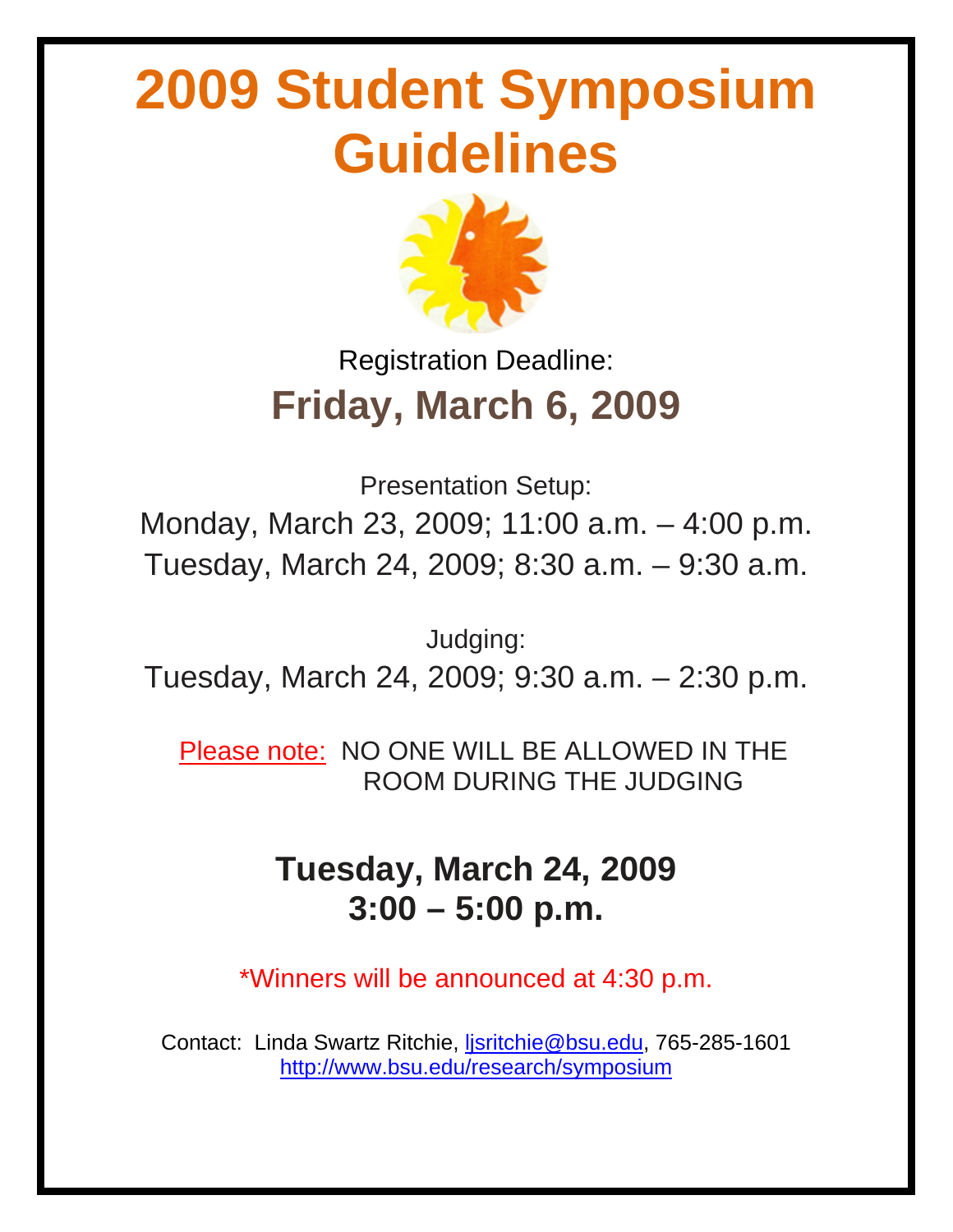## **What is the Student Symposium?**

The purpose of the Student Symposium is to recognize and promote Ball State student accomplishments in the areas of research, creative endeavors and other scholarly works.

Individuals eligible to participate are students -- undergraduate, graduate, or those from the University Schools -- **who have engaged in organized work either inside or outside the classroom and directed by a Ball State faculty mentor**.

The student should have a substantive understanding and/or involvement in the conception and methodology of the project. The work does not have to be completed as long as a reasonable presentation can be made which conveys the essential aspects of the project. **Students from all disciplines** are invited to participate in this event.

Everyone who presents at the Student Symposium will receive a recognition certificate from the Sponsored Programs Office.

#### **RESEARCH PROJECTS:**

Research is the formal, systematic process, which contributes to basic knowledge. Projects may produce new facts or theories that apply to problem solving within the discipline or in society.

#### **CREATIVE PROJECTS:**

A creative endeavor is the result of the creative process and may involve the creation and/or presentation of works. Note that projects that focus on theory, criticism, or history of the arts are more likely to be placed under Research Projects.

### **Preparation for the Student Symposium**

#### **REGISTRATION:**

- Complete the interactive "pdf" form available online at <http://www/.bsu.edu/research/symposium>
- Return your COMPLETELY FILLED OUT paper copy of the registration form to Linda Swartz Ritchie in the Sponsored Programs Office or e-mail a scanned copy to [ljsritchie@bsu.edu](mailto:ljsritchie@bsu.edu) by: **Friday, March 6, 5:00 p.m.**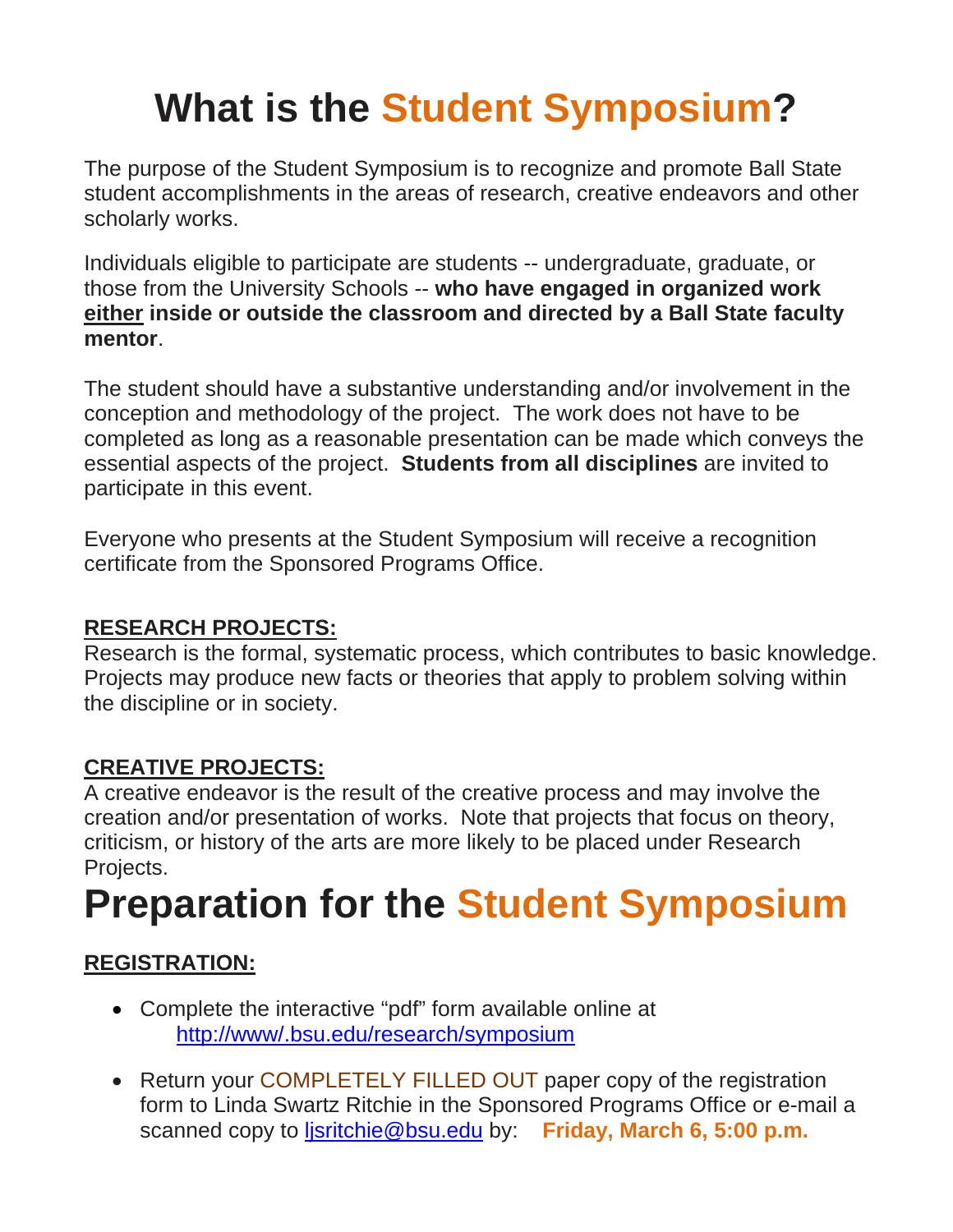- **Please complete every field on the first page of the registration form.**  If you do not, it will be returned to you for completion. If you have copresenters, their information must also be completely filled out on the appropriate page of the registration.
- **Obtain your faculty mentor's signature on your completed form.**
- If you have technical problems filling out the pdf form, please contact: **Linda Swartz Ritchie for assistance [ljsritchie@bsu.edu](mailto:ljsritchie@bsu.edu), 285-1601**.

#### **EQUIPMENT / TABLE ALLOWANCE:**

- For those persons who are making a poster presentation, a 48" x 48" tri-fold foam poster board is available for your use. **To reserve one of these boards, be sure to check the appropriate box on the registration form.** The poster board is white and opens to a panel in the center (48" high x 24" wide) and a panel (48" high x 12" wide) on each side. (If you would like to view a poster board, you are welcome to visit the Sponsored Programs Office, M-F, 8:00 a.m.-5:00 p.m.)
- The poster boards will be available during the presentation setup. No one will receive one beforehand. Because these boards are to be used for future presentations, NO **permanent attachments may be made to them**. NO writing, tape or thumbtacks are allowed on the display boards as well. Push pins will be provided to affix materials to the poster boards. Following the event, please leave the poster boards in the room.
- A four foot wide table area will be allotted for each display. Four feet equals half a table and **you will be sharing that table with someone else unless you request a whole table (8 feet) when you register.** If you have more than 2 or 3 presenters, you may want to request a whole table.
- If you request an outlet, specify on the registration form how many outlets you will need. (Outlets are limited and are on a first come, first serve basis.) If this is not marked on the form, you will **NOT** be placed near one. For those bringing equipment such as computers, it is necessary that you provide your own surge protectors.
- **NO ONE WILL BE ALLOWED** to stand by his/her exhibit during the judging process. If media is used, please leave typed instructions to use the equipment and how to locate your file(s) on the computer.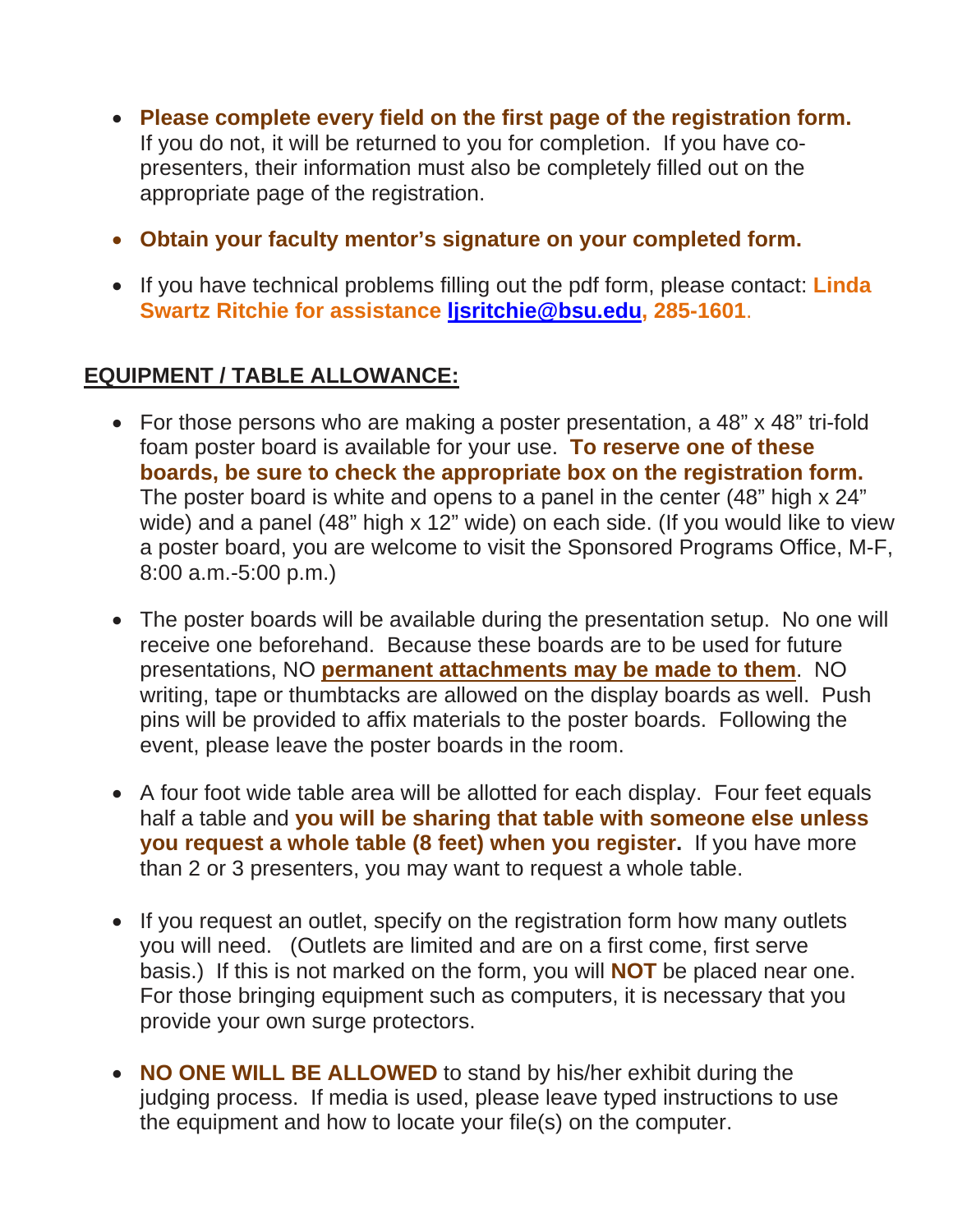• If you do not have a need to use a table, but will need open space for an easel or other form of display, please mark easel on your registration form. Please e-mail Linda Swartz Ritchie, [ljsritchie@bsu.edu](mailto:ljsritchie@bsu.edu), for confirmation of presentation space requirements.

#### **PRESENTATION SETUP:**

- Presentations can be set up only during the time allowed (Monday, March 23, 11 a.m. – 4 p.m. or Tuesday, March 24, 8:30 – 9:30 a.m.).  **Please note that set up is to be completed by 9:30 a.m. Tuesday, March 24.**
- When you arrive, there will be persons available to direct you to the location of your presentation. Name tags for primary and co-presenters and table tents with the title of the presentation as it appears on the registration form, the presenter's name and that of co-presenters will also be available. Equipment and/or poster boards reserved on the registration form will also be present.
- Tuesday, March 24, 9:30 a.m. is when the judging process will begin. **NO ONE MAY BE IN THE ROOM DURING THIS TIME**.

**Please Note**: If you have an interactive project, be sure to leave proper instructions for the judges to best understand your project.

- Presenters are to return promptly at 3:00 p.m.
- Please note that there is the possibility of judges needing to ask presenters' questions during the Symposium before final decisions are made.
- Breakdown of presentations will begin promptly at 5:00 p.m.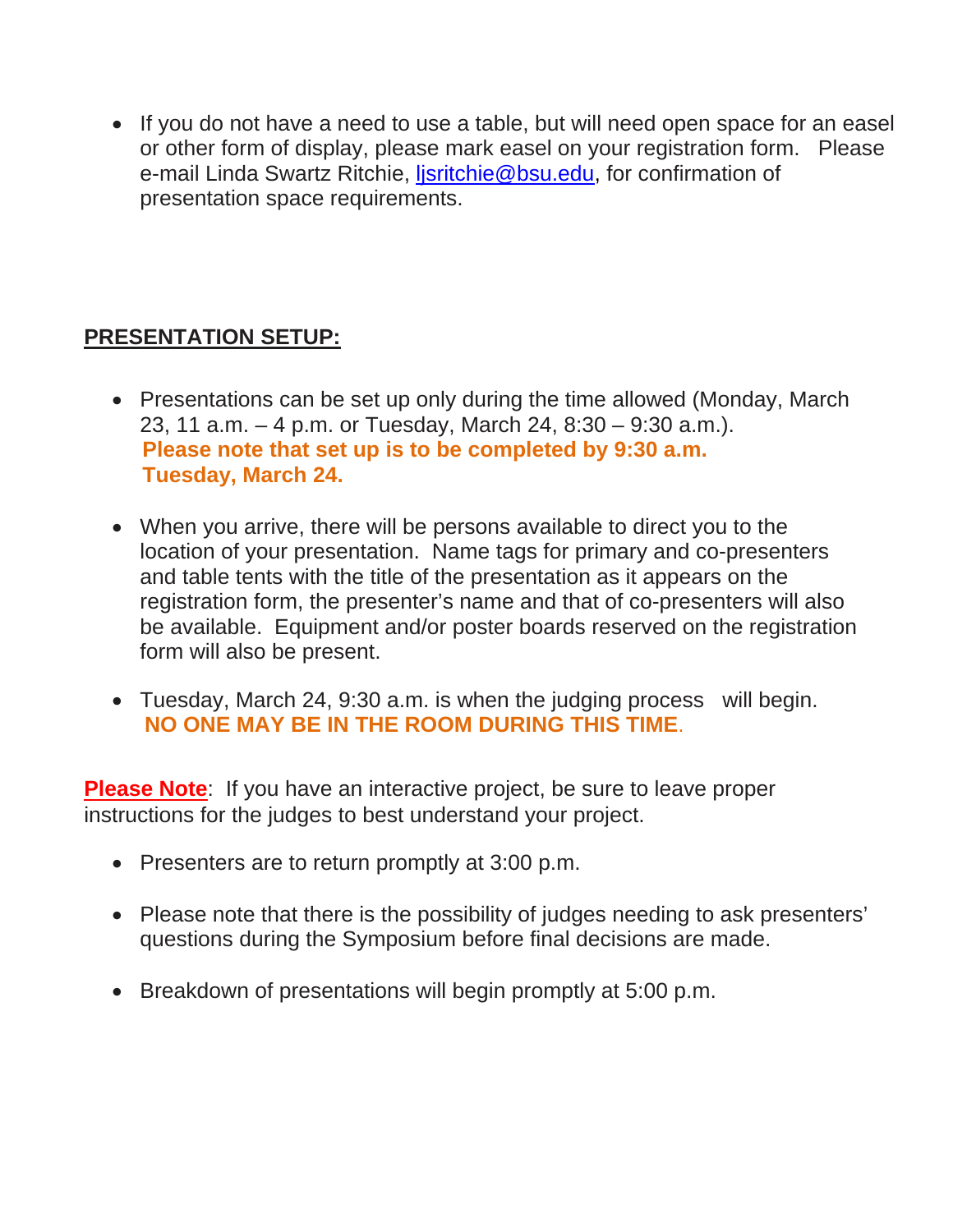# **Judging Process / Awards**

#### **KEYS/LITTEN/SMITH STUDENT SYMPOSIUM AWARDS:**

The Keys/Litten/Smith awards are established in memory of Dr. Linda Keys, Jeffrey Litten, and Sandra Smith, who served in the Sponsored Programs Office for a combined term of thirty years. The awards recognize students for their outstanding research or creative endeavors presented at the Student Symposium and carry a cash prize of \$100.

#### **JUDGING PROCESS:**

- Judges will consist of Ball State faculty members.
- Judges will not judge student projects that are from their own department.
- Judges will base their decisions primarily on the stand-alone presentations, without talking directly to the students.
- The winning projects will be announced towards the end of the Student Symposium, and students **must be** present to win.

 **NOTE:** All students participating in the Student Symposium will receive a recognition certificate from the Sponsored Programs Office.